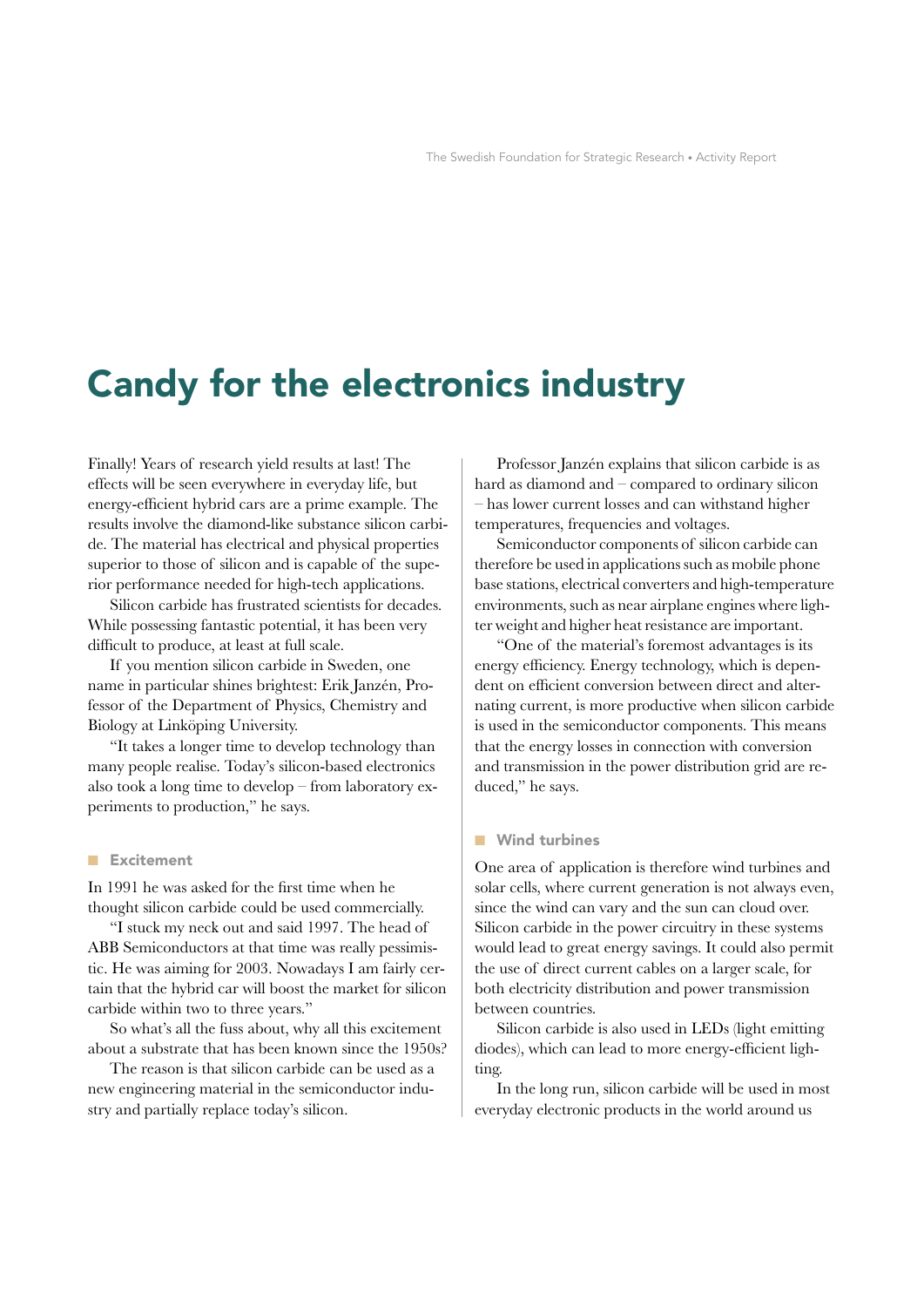and can greatly reduce our electricity needs. International studies show that silicon carbide could permit energy savings equivalent to SEK 40 billion per year globally.

### ■ New method

Silicon carbide has been manufactured by a couple of companies for several years now, but the production method has often led to uneven quality. The silicon carbide wafers have lots of tiny defects that make them unsuitable for demanding applications. Due to these defects the semiconductor material has degraded and the components have aged rapidly. Large parts of the production have simply not met the requirements and have had to be discarded, making the material expensive to buy. This was the main reason ABB abandoned its big silicon carbide project several years ago.

It all looked rather gloomy until a year or so ago when Erik Janzén and his research group at Linköping University developed a new production method. Together with ABB and the Finnish Okmetic group of companies, they came up with a manufacturing method called High Temperature Chemical Vapour Deposition, HTCVD. The method is based on using gas instead of solid material to make the crystals, resulting in material of more even quality.

# ■ Seed crystal

"Our breakthrough represented a paradigm shift in electronics and laid the foundation for the large-scale use of silicon carbide as a substrate material in electronics," says Professor Janzén.

In the HTCVD method, a continuous flow of silicon- and carbon-containing gases is pumped into a crystal oven, where the temperature is around 2,000 degrees Celsius. The silicon and the carbon crystallise when the gas flow reaches the seed crystal, the initial crystal from which growth proceeds. The electrical conductivity of the growing crystals can be controlled by adding precise doses of additives to the gas flow. After being taken out of the oven they are sawn into wafers a half a millimetre thick. Silicon carbide is a very hard material and can only be sawn with diamondcoated saw blades or wires. After sawing, the wafers are polished until the surfaces are completely flat.

The finished wafers can also be coated with another layer of silicon carbide only a few thousands of a millimetre thick. This growth method was also developed at Linköping University.

Today the new company Norstel in Norrköping manufactures silicon carbide crystals according to the new HTCVD method.

"Nowadays we don't manufacture large volumes of crystals ourselves. Instead we collaborate with Norstel on material development. We perform advanced calculations and material analyses, for example regarding the defects that arise if one silicon or carbon atom is removed. Experiments are also being conducted with other doping substances than nitrogen, such as phosphorus."

#### Efficient hybrid car

Norstel already has customers in the component industry in Europe, the USA and Asia. They are now working together to get new silicon carbide-based products on the market.

But Erik Janzén believes that the first major area of application for silicon carbide will be in the car industry.

"Hybrid cars require converters to control the voltage in the electric motor, and they have to be lightweight and efficient, properties that silicon carbide can confer. A hybrid car with the new material could be 20–40 percent more efficient," he says.

It's no accident that Japanese researchers at Toyota's central research and development laboratory are focusing on the manufacture of silicon carbide.

Professor Janzén believes that the development of silicon carbide is a matter of national interest for boosting the competitiveness of Swedish industry.

"Further development of silicon carbide technology will be more dependent on know-how and less dependent on the cost of labour or component manufacture. This is in contrast to today's microelectronics, where these factors have been dominant and led to a migration of production to low-cost countries."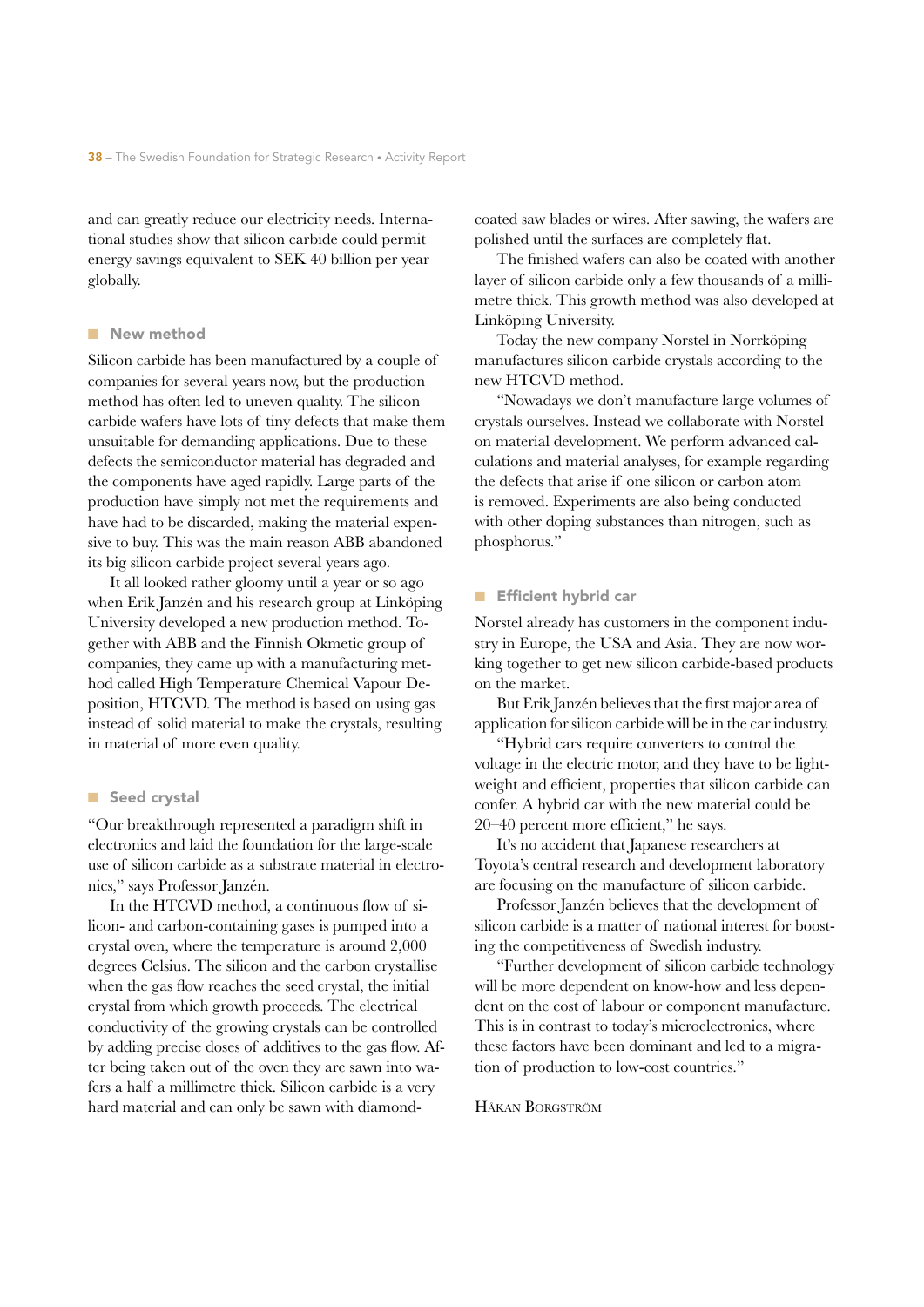# **Smart labels**

What would you say to drug cartons that help the patient to remember to take his medicine? Or packages that ensure that the spare part is not counterfeit? Perhaps food packaging that guarantees that no one has opened it before purchase? All this is now possible when the research field of printed electronics is to be commercialised, and we are talking about products that can compete on the global market.

"We are the world leaders today in systems for printing components such as transistors, push-buttons and displays on paper. During the year we will form a company that sells services that include these components," says Magnus Berggren, Professor of Organic Electronics at Linköping University in Norrköping, Sweden.

Many companies have already expressed an interest in the products, including the photo paper manufacturer Agfa and the toy manufacturer Lego. Paper companies such as SCA, M-real and Stora Enso have long been interested in this research.

### ■ Shelf life

A great deal has been written about the successful joint project between Linköping University and Acreo for printing plastic on ordinary paper and cardboard to build electronics. The vision has usually been exemplified with food packaging that does not have conventional printed date stamps. Instead there is a small display showing that the fish has a remaining shelf life of X days. The text is generated by a tiny computer that is printed on the packaging and that measures the temperature and/or gases inside.

"Sure, that's one possible application, but so many exciting things have happened in the past two years that we now prefer to talk about a range of services called 'System-on-a-Sheet'," Professor Berggren says.

#### ■ Look at me!

It's all about packaged services for companies. Many of them are familiar from the EU project Sustainpack. In this project, four areas of application have been defined for so-called communicating packages:

| Traceability: | The container says: Here I am!          |
|---------------|-----------------------------------------|
| Security:     | The container says: I am the one you    |
|               | think I am!                             |
| Sensing:      | The container says: This is how I feel! |
| Attention:    | The container says: Look at me!         |
|               |                                         |

"We are participating in Sustainpack and have among other things looked at security services. An example is that the packaging ensures that it has been unbroken on its way from supplier to end customer. It may also be a trademark protection, or assurance that the contents are correct," says Professor Berggren. Yet another idea is providing medicine packaging with printed electronics that help the patient."

"We can develop a carton with a reminder function in the printed electronics. It may be a card of tablets with built-in electronics, including timer, indicating when it is time to take the next tablet."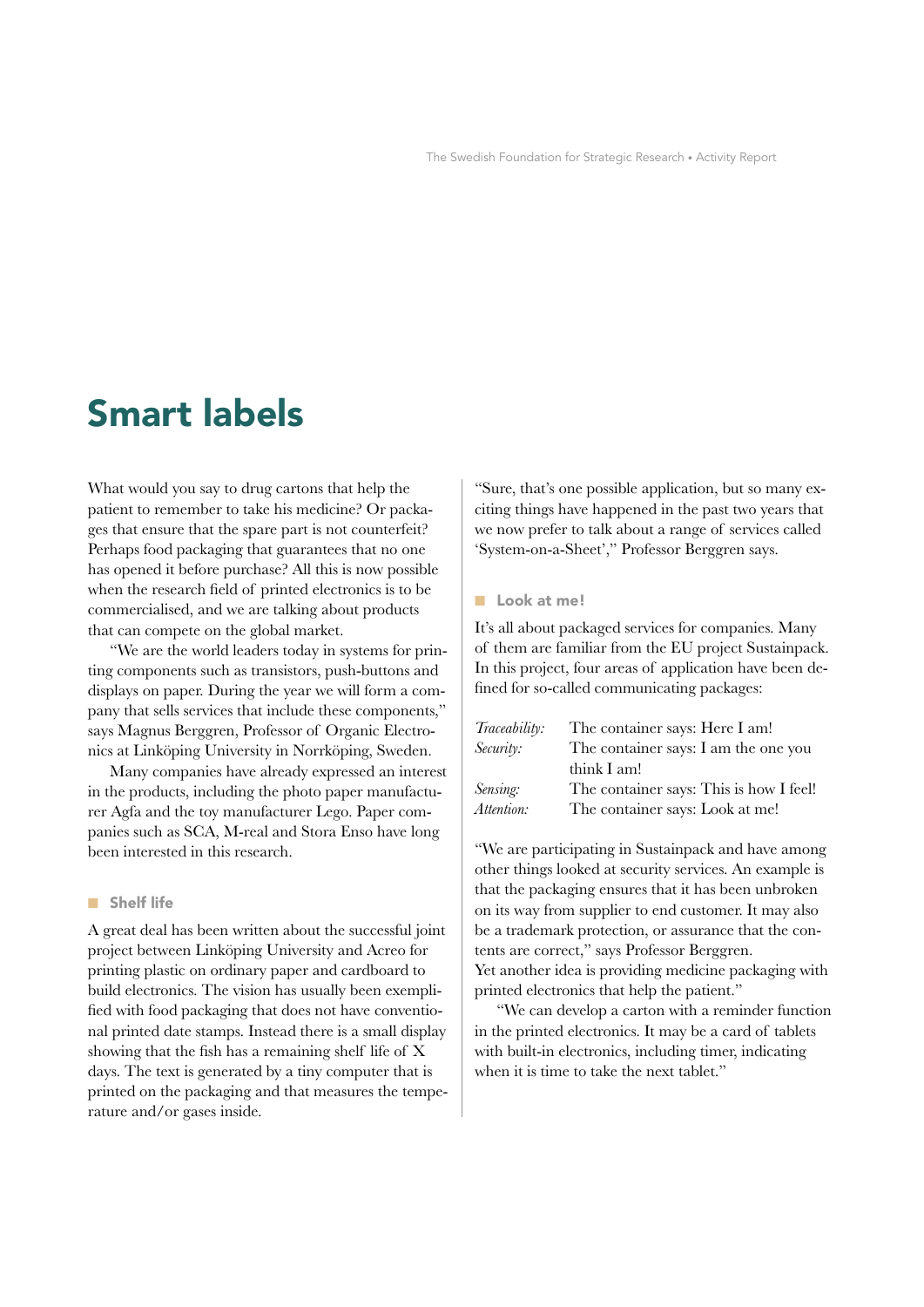#### ■ Environmentally-friendly electronics

The technology is based on research that was initiated by Professors Ingemar Lundström and Olle Inganäs more than 20 years ago at Linköping University, and that Magnus Berggren's research group is now continuing together with Acreo. It all involves mixing conductive polymers in printing ink. The result is inexpensive, simple and more environmentally-friendly electronics for applications that contain no electronics at all today.

Magnus Berggren has been working in the field for many years, some of them at the Acreo research institute where he helped start the paper electronics project PAELLA (Paper Electronics for Low Cost Applications) back in 1998.

"Along the way we have developed a unique printing method. We were forced to find an economical method of printing."

As an example he mentions that manufacturing an integrated circuit with millions of transistors for an ordinary computer number may well involve over 10,000 steps. This isn't possible in a printing press.



System-on-a-sheet is a system of electronics printed on paper in the form of a label that includes: an electrochromic display for text plus a seven-segment display for numerical information, battery, push-buttons and logics realised in printed transistors on paper.

"We managed to reduce the number of production steps to between 10 and 15 by finding a printing company that had both the know-how and the technology for offset, screen and flexographic printing in the same machine.

Flexography is a printing method that is mostly used for printing on packaging and wallpaper, but also for newspapers. Together with the other printing methods, it comprises a whole that covers all the necessary electronics.

Offset printing is used, for example, for printing resistors. Screen printing is used to print batteries and displays, and flexography is used to print conductive patterns.

#### Disposable products

The services are advanced, but electronics similar to that in a personal computer is still far off. Paper electronics works much slower. But instead of going in for advanced electronics such as colour displays on paperlike materials like their competitors, Philips and Cambridge Display Technology, the researchers in Norrköping have chosen another path.

"We have always started with what is possible to print on paper and created our components from that," says Professor Berggren.

This means simple but inexpensive components for disposable products.

"We are delivering a new concept for electronics production. This is low-cost electronics that is produced in large volumes, and many people in Sweden have given up trying to do this," says Professor Berggren.

He says that the whole project has got better as time has passed.

"When the researchers at the university have understood what needs exist in the marketplace, they have been able to develop the right kinds of components."

He says that the new company will sell services, and not license out different technologies.

"We will build on the patents we have, which number around 50 or so today. If we were to sell one of the key patents, it could easily be a wedge that would stop the company's forward movement."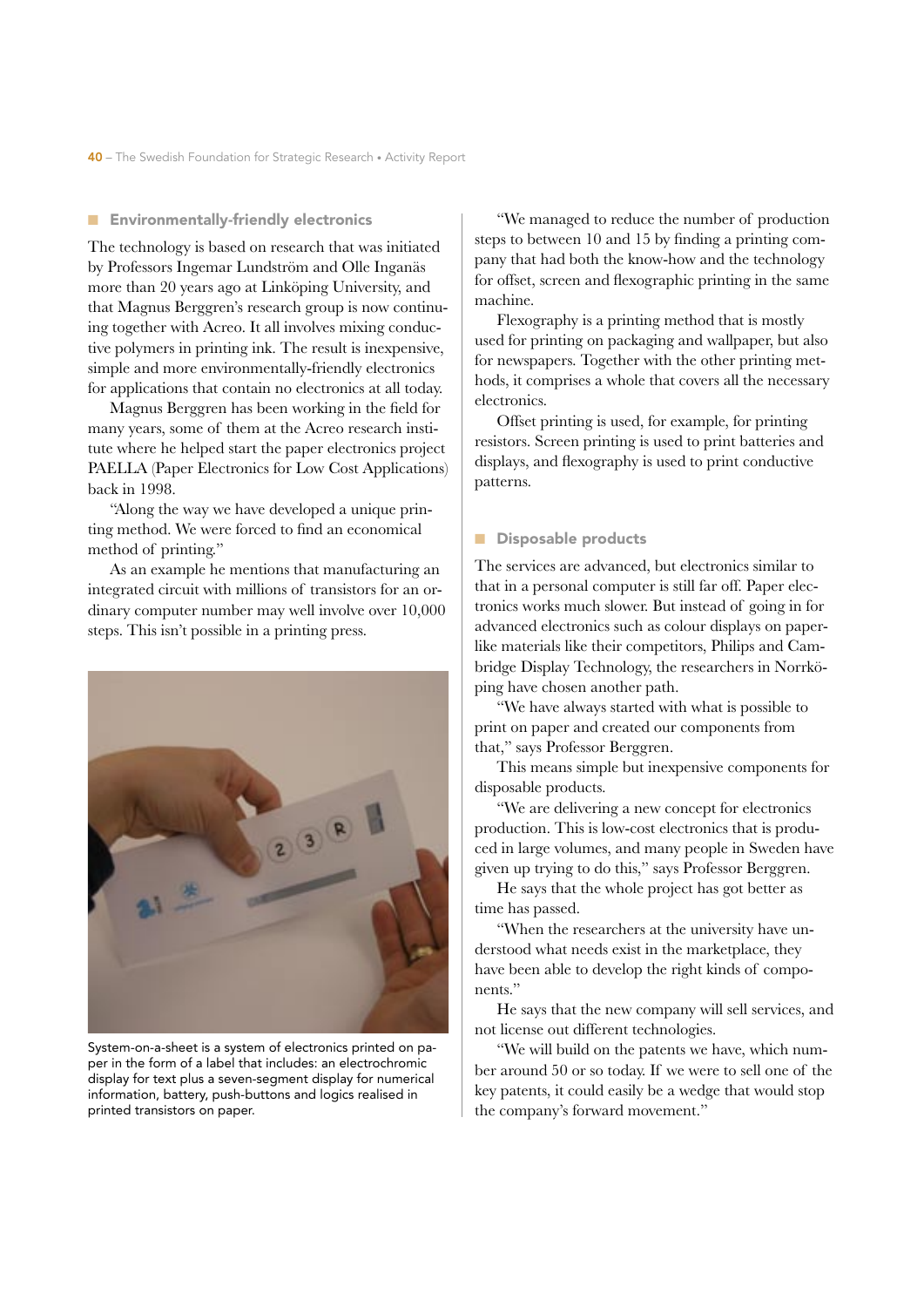#### ■ Organic memories

Magnus Berggren knows what he's talking about. He has previous experience from spinoff companies based on research ideas, for example Thin Film Electronics, which develops organic memories.

"This time we're going to use a different business model. Instead of selling a half-finished technology for a few million dollars, we will set up the entire production process ourselves."

But he has more irons in the fire. Professor Berggren has been working at Linköping University's Department of Science and Technology in Norrköping since 2001. Now he is studying how transistors made of conductive plastic can interact with living organisms. The work is based on putting transistors in contact with cells using the same conductive plastic material as that used for electronic paper and thereby affecting living organisms – such as human beings.

"We have been using titanium as an interface between electronics and humans for several decades. With conductive polymers we can create even more efficient biocompatible materials."

#### ■ Electronic drugs

One example of future products is electronic drugs. The idea is to influence the action of drugs by means of external signals, or control the development of cells in the body to prevent various diseases.

"With the aid of our research we can replace certain biological systems with artificial ones."

Recently, Professor Berggren, together with researcher Agneta Richter-Dahlfors at Karolinska Institutet, received a Bio-X grant from the Foundation to develop tools that can control ion currents in cells.

"We are currently involved in a big project at the Tumor Biology Center at Karolinska Institutet."

A while ago he also received one of this year's five Göran Gustafsson prizes. The prize, which is awarded by the Royal Swedish Academy of Sciences, is the biggest given to researchers in Sweden.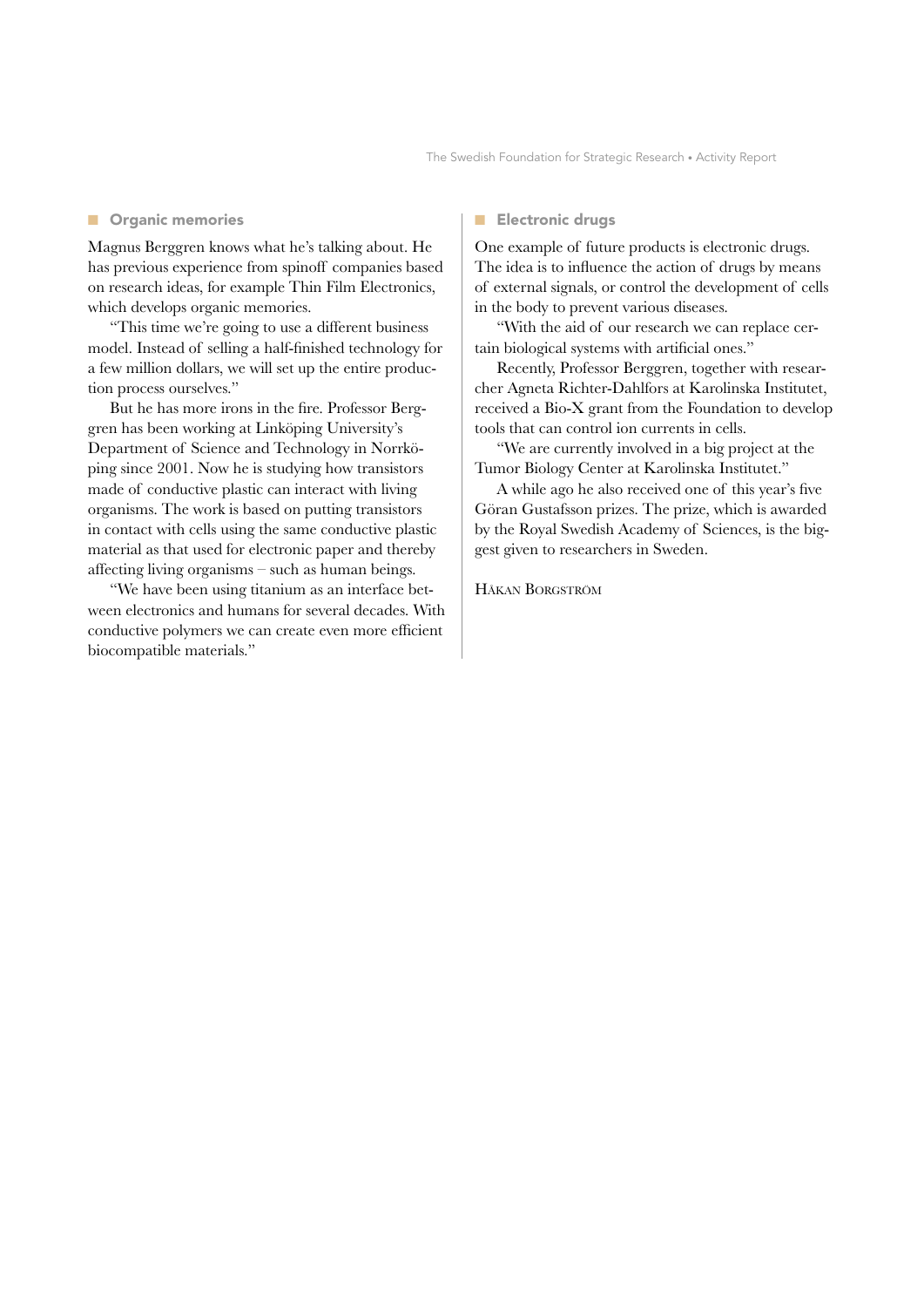# Digging for tree gold

Imagine a potential market worth around SEK 36 billion. Imagine annual revenues of more than SEK 400 million. All this awaits a small company in northern Sweden. A company chock full of unique expertise, patents and inventions. It all revolves around trees and wood

"The market potential is enormous. Genetically modified plants and related businesses are going to explode. The big customers are outside of  $Europe - in$ Chile, North America, Southeast Asia, Australia and New Zealand," says Petter Gustafsson, Professor of Plant Molecular Biology and Vice President, Intellectual Property, at SweTree Technologies ABB, STT.

This is the story of how large research centres can be built up to serve society, with results of commercial value to industry  $-\neq$  even though few people believed in the potential initially.

#### **Basic research**

But perhaps we should start from the beginning. Wood, Sweden's most valuable natural resource, is an important field of research. Intensive studies have been conducted all over the country for many years to find out as much as possible about how trees grow. Through basic research, scientists have been able to improve the quality of the wood and prevent tree diseases.

"The Centre for Forest Biotechnology and Chemistry, CFBC, was established at Umeå University in 1996. It was an association of some of Sweden's leading research groups who worked to bring together research in the fields of forest biotechnology and process chemistry," says Professor Gustafsson, who was

one of the participants at that time. He is, however, careful to point out that the driving force was Professor Göran Sandberg.

The centre still exists, and its objective is to study everything from production of biomass and formation of wood in trees to improvements in the production processes.

#### Swedish economy

But wood is also of enormous importance for the Swedish economy. Wood is used as fuel and as a raw material for the pulp, paper and building industries. It was in part for this reason that the Umeå Plant Science Centre, UPSC, was established in 1999 in cooperation between the Department of Physiological Botany at Umeå University and the Department of Forest Genetics and Plant Physiology at SLU (Swedish University of Agricultural Sciences) in Umeå.

"They hoped to make the transition from basic research to more applied research, believing that this would yield great benefits for society."

It proved to be the right way to go. Around 170 persons work at the Centre today. They are among the world's leading experts in plant physiology and plant biology.

"No one in the world knows more about trees, not by a long shot," says Professor Gustafsson.

### Controlled flowering

The scientists at the Centre study plant genomes, among other things. Poplar, a genus of trees that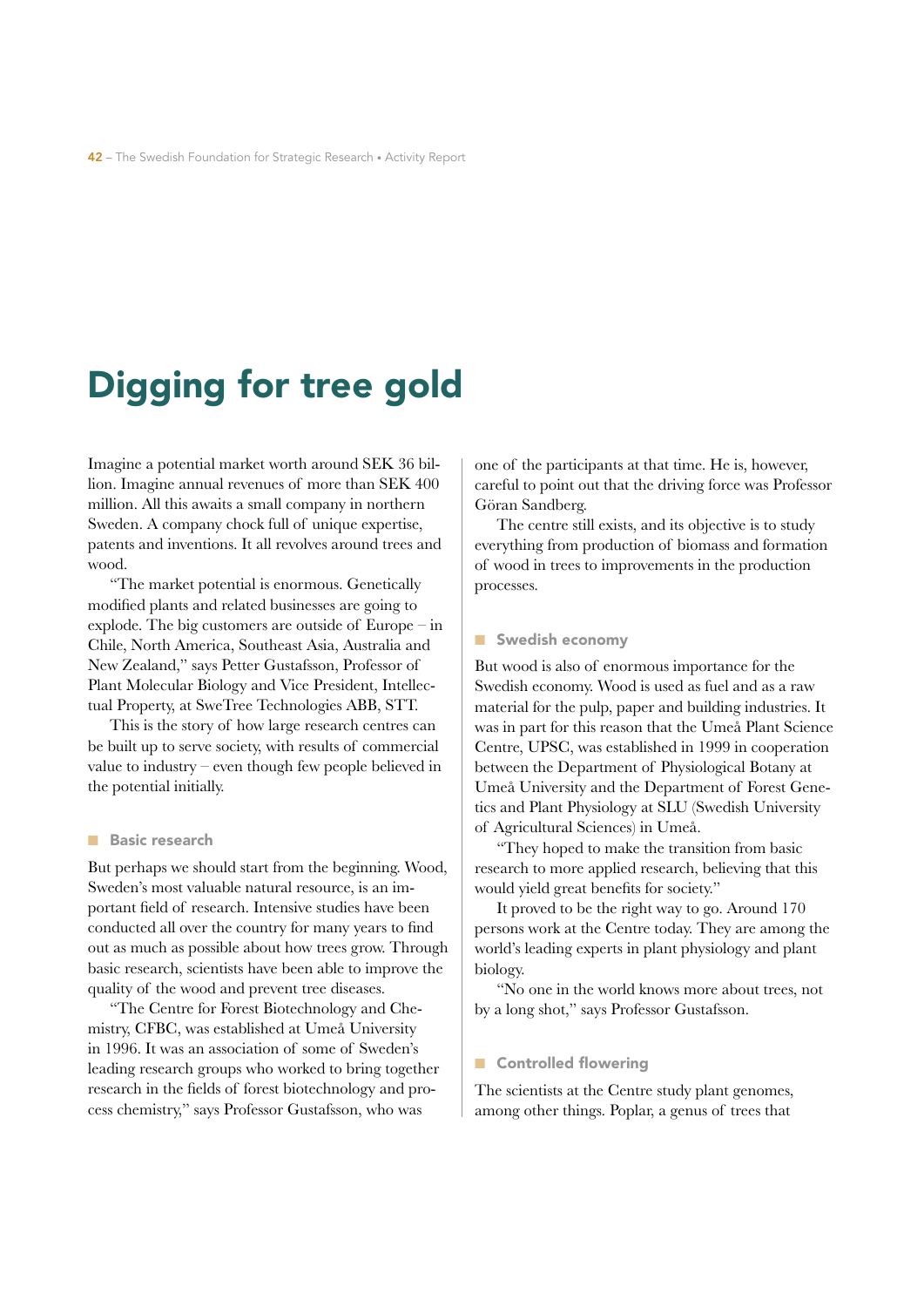The Swedish Foundation for Strategic Research • Activity Report



includes aspen, has been chosen for gene mapping. Knowledge of the poplar's genes can provide a deeper understanding of how trees are formed and grow. This in turn provides insight on how flowering is controlled, how the wood is formed, how plants fight diseases, and how trees manage to live at low temperatures.

The group's research results can provide a better understanding of how different types of wood grow in different climates, and how the right kind of wood can be grown for a specific application. So far the Centre has identified nearly a hundred thousand genes in the tree.

"We soon understood that many discoveries were patentable and could be exploited commercially. That is why SweTree Technologies AB was founded in 2000," says Professor Gustafsson.

# Gold genes

The company is an instrument for the patenting and marketing of research results in plant and forest biotechnology and chemical engineering for the forest industry. The idea is that STT should also channel commercially oriented research grants.

Petter Gustafsson says that the Centre has now mapped up to 30,000 important genes.

"Between 5,000 and 8,000 of these are active in wood, and of these about 2,000 can be used commercially. And of these 2,000 there are between 20 and 100 so-called gold genes, in other words genes that are very important for production purposes."

Suffice it to say that STT already has patents on 20 of these gold genes.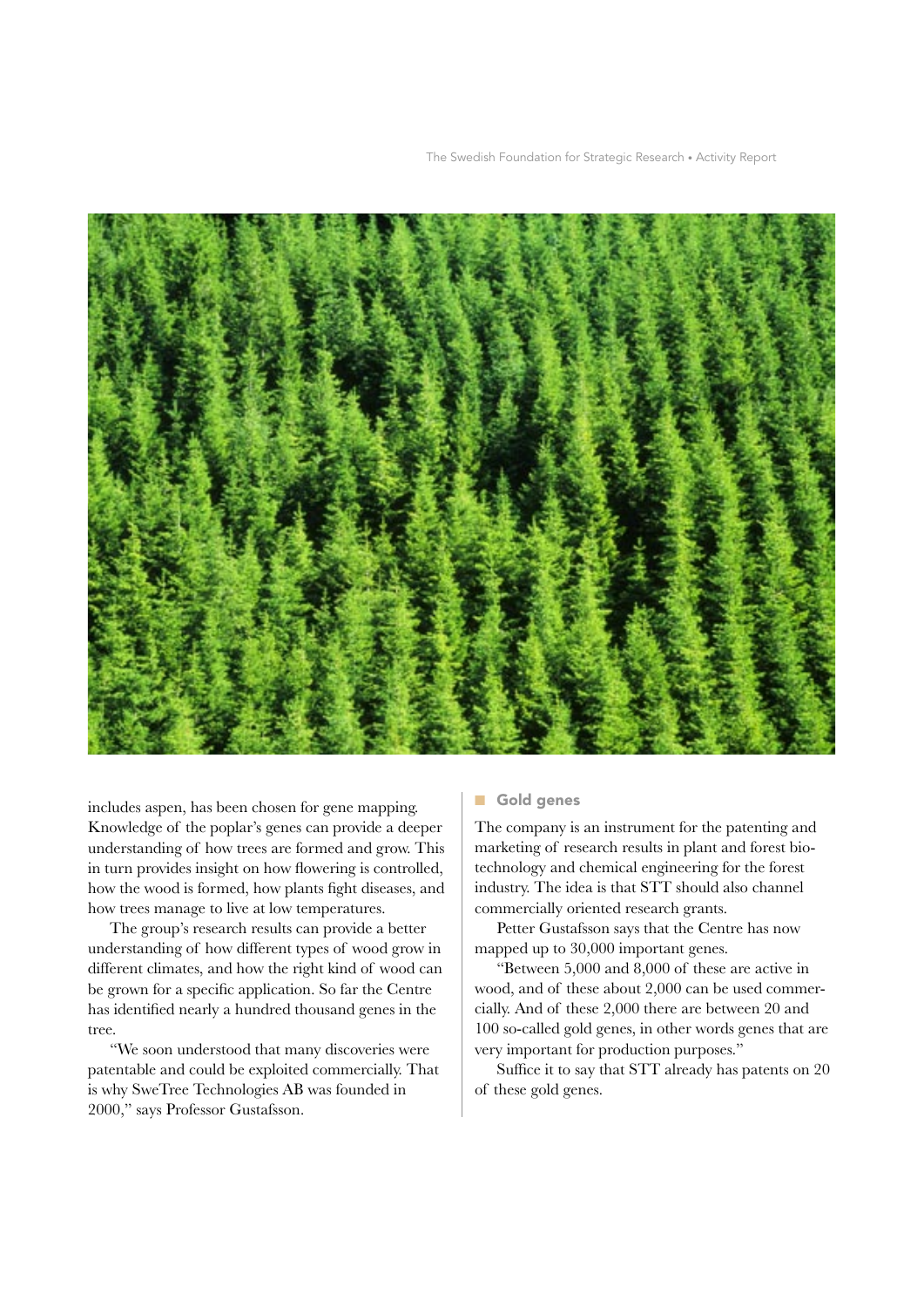#### ■ Individual drive

Hopes are thus high for the future. But the path leading up to today's bright outlook has been a thorny one at times. Not everyone appreciated the potential of their findings.

"At first only the scientists were foresighted enough to understand the future needs of industry – even though industry itself couldn't formulate those needs. A large part of our success is really due to the individual drive of the researchers themselves – combined with understanding research organisations," says Professor Gustafsson.

Once again Göran Sandberg is mentioned, but also enthusiasts such as Professor Mattias Uhlén.

"A couple of important milestones have also been passed along the way. One example is when Professor Ove Nilsson published an article on how the flowering time of trees can be controlled.

With fast-flowering trees, the breeding cycle can be dramatically speeded up, by up to 20 times. We just had to find the genes that control flowering. The main switch, the FT gene, was found by Ove Nilsson. If that gene is switched off, flowering doesn't occur at all, even though lots of leaves are produced. If it is switched on, flowering starts."

#### ■ Rainforest

"Another example is when Professor Björn Sundberg came up with a way to slice a tree's annual rings into thin slices so you could see where in the ring different plant hormones, proteins and genes are active."

Other important results were also achieved. In cooperation with the KTH Genome Center in Stockholm, for example, DNA chips were created that were specialised in reading the different functions of the aspen genes.

Armed with this knowledge, the researchers can create tools for the forestry of the future. Tools that can be used to design trees to meet specific needs – short or long fibres, small or large trees, fast-growing trees with high quality wood.

"But it isn't primarily our northern Swedish forests that will be changed by genetic engineering. Genetic engineering could save the rainforests in countries where they are being destroyed today," says Petter Gustafsson.

Genetic engineering can be used to create highyield trees that can be intensively cultivated in plantation forests on one-tenth of the forest land needed today. "The rest can be left alone," he says.

In this way we can save our forests, while at the same time Swedish biofuel can be produced more intensively thanks to the work being done at the research centre in Umeå, which is then commercially exploited by STT.

#### ■ Fireproof paper

The Centre's portfolio of patents will thus provide vital tools for plant breeding. But that's not all. Petter Gustafsson tells about another line of research: Intensive studies are also under way to improve the cellulose material itself. At the Royal Institute of Technology, KTH, a group surrounding Tuula Teeri, Professor of Wood Biotechnology, has developed a technology that gives the cellulose entirely new properties. The aim is to develop a paper that resists water, cannot catch fire, cannot be counterfeited, and is furthermore flexible and easy to form. At the same time it is strong and binds readily to other substances. This technology (patent pending) is called XET technology after the enzyme that is used to achieve modifications of the paper properties. The patent is naturally owned by STT. "All of this has come about as an effect of the efforts funded by SSF in the mid-1990s," says Petter Gustafsson.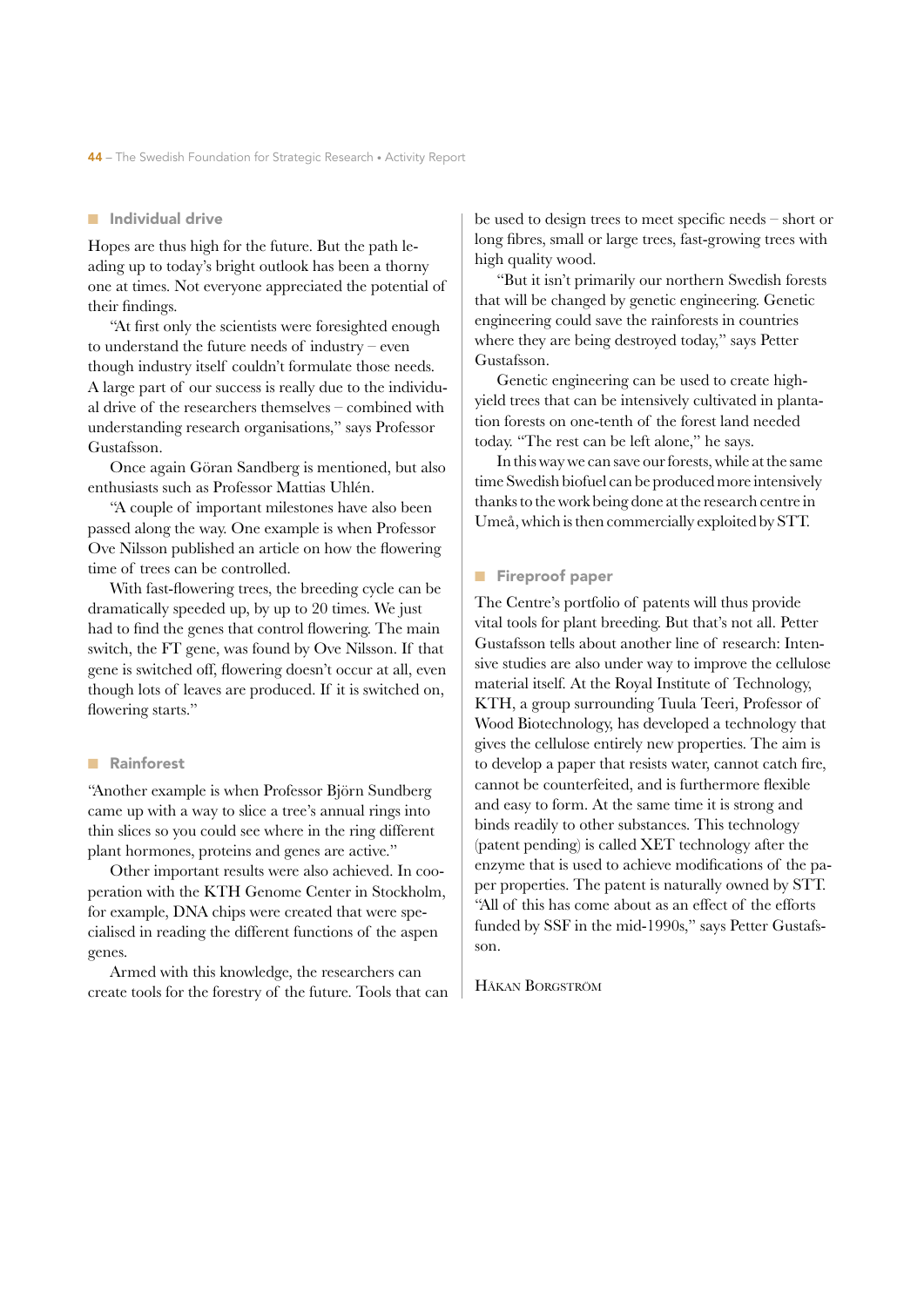# **Eliminating friction**

Develop clutches for four-wheel-drive cars that work just as well at minus or plus thirty degrees Celsius - and that never need oil!

Develop a reliable system that separates parts of a satellite in space  $-$  and weighs almost nothing!

Improve today's lubricants so they are more highperformance - and environmentally-friendly!

These are a few of the problem areas that have been or are being solved by Swedish know-how. We are talking about a field called tribology. The word is derived from the Greek word tribos meaning "to rub".

Tribology is the field dealing with friction, rubbing and lubrication. The discipline is concerned with all situations where two surfaces move against each other while in mechanical contact, which includes most mechanical activities in modern society. All wear of moving systems that leads to damage, failure and repairs is caused by tribological factors. Knowledge of these phenomena provides competitive advantages in the form of prolonged service life, reduced costs, energy savings, environmental improvements and better products.

#### **E** Leveraging knowledge

"Sweden has long been a leader in tribology research. But the national research programme HiMeC has brought these resources together and further speeded up the pace of development," says Erik Höglund, Professor of Machine Elements at the Luleå University of Technology.

But it's not just a question of high national expertise; HiMeC is of great international interest.

"We are constantly being contacted by organisations and companies in other countries. Today, for example, we have projects together with companies such as General Motors and Shell."

Another example is a satellite project called YES2 that has been carried out in cooperation with several European universities. The European Space Agency, ESA, placed one important assignment in Luleå.

"Our department has designed a separation system for satellites. The system will be launched into space in 2007. Its task is to separate two parts of a satellite in a controlled fashion. One of these parts will then be fired back to earth, while the other will remain in orbit," Professor Höglund explains.

#### **Zero gravity**

It is not a simple task. The system must combine intelligence with simplicity. It has to weigh next to nothing, it has to work in both extreme heat and extreme cold  $-$  and naturally it may not be based on gravity.

"Moreover, its reliability is must be absolute. It simply must work.

That's where all the knowledge acquired within the national research programme will come in handy. HiMeC, which stands for High Performance Mechanical Components, was started in the late 1990s. The programme was coordinated by Luleå University of Technology, but Uppsala University, KTH (the Royal Institute of Technology) and the Lund Institute of Technology also participated.

HiMeC has had both projects that have been specific for the company's special needs and projects invol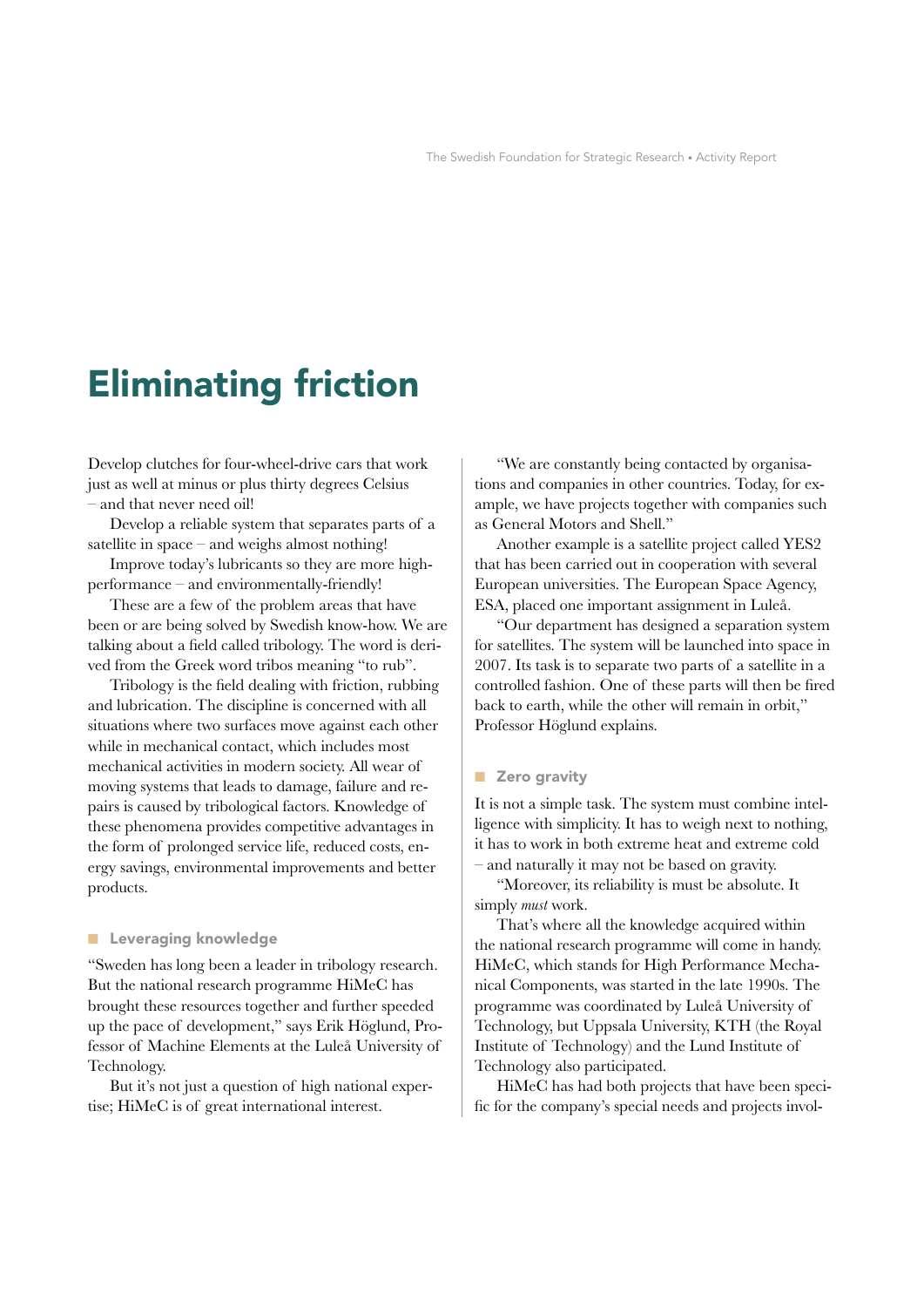In one of the projects included in Hi-Mec, a new generation of clutches for four-wheel-drive cars has been developed together with Haldex Traction AB and Statoil Lubricants. In the picture, Erik Höglund is in the process of mounting one of the parts in a test rig specially developed for the purpose. With the aid of numerical models and validating experiments, new plate surfaces, custom-tailored lubricants and more sophisticated software have been developed so that the new clutches are maintenance-free for the entire life of the car and provide improved driving comfort for the driver. Photo: Henriko Rikardo.



ving basic research. Every year, companies and researchers have gathered at conferences to discuss results. but also to network. The companies that participated in HiMeC were mainly from the engineering industry, but also among its subcontractors.

## High level of technology

"The Foundation invested SEK 25 million in HiMeC. Together with investments from the companies that are partners in the network or participants in the project, considerable resources were made available for development in an area where success is quickly turned into profits for the companies. Even small improvements in tribological systems have considerable impact."

Erik Höglund explains that the programme not only generated generic knowledge at the academic institutions, but also led to applied research with concrete results at the participating companies.

"A good example of the latter is the multi-plate" clutch project for better four-wheel drive cars. This led to a new generation of clutches. We were responsible for experimentation, simulation and modelling, Statoil Lubricants developed a new type of lubricant, and Haldex Traction AB was in charge of prototype testing and production.

It was a project at a high level of technology," according to Professor Höglund. The result was a clutch that does not require an oil change after a certain number of kilometres. In fact, the oil in the clutch never has to be changed at all! Furthermore it is adjusted completely automatically and can cope with temperatures from minus 30 to plus 40 degrees Celsius.

"Electronic control means that the driver doesn't notice any difference in different types of weather, and the power is transmitted smoothly. Furthermore, these kinds of results can be applied in many other areas as well."

In purely scientific terms, the project is about the same thing as other tribological problems: Finding out what happens when two surfaces rub against each other – and what type of boundary layer lubrication prevails.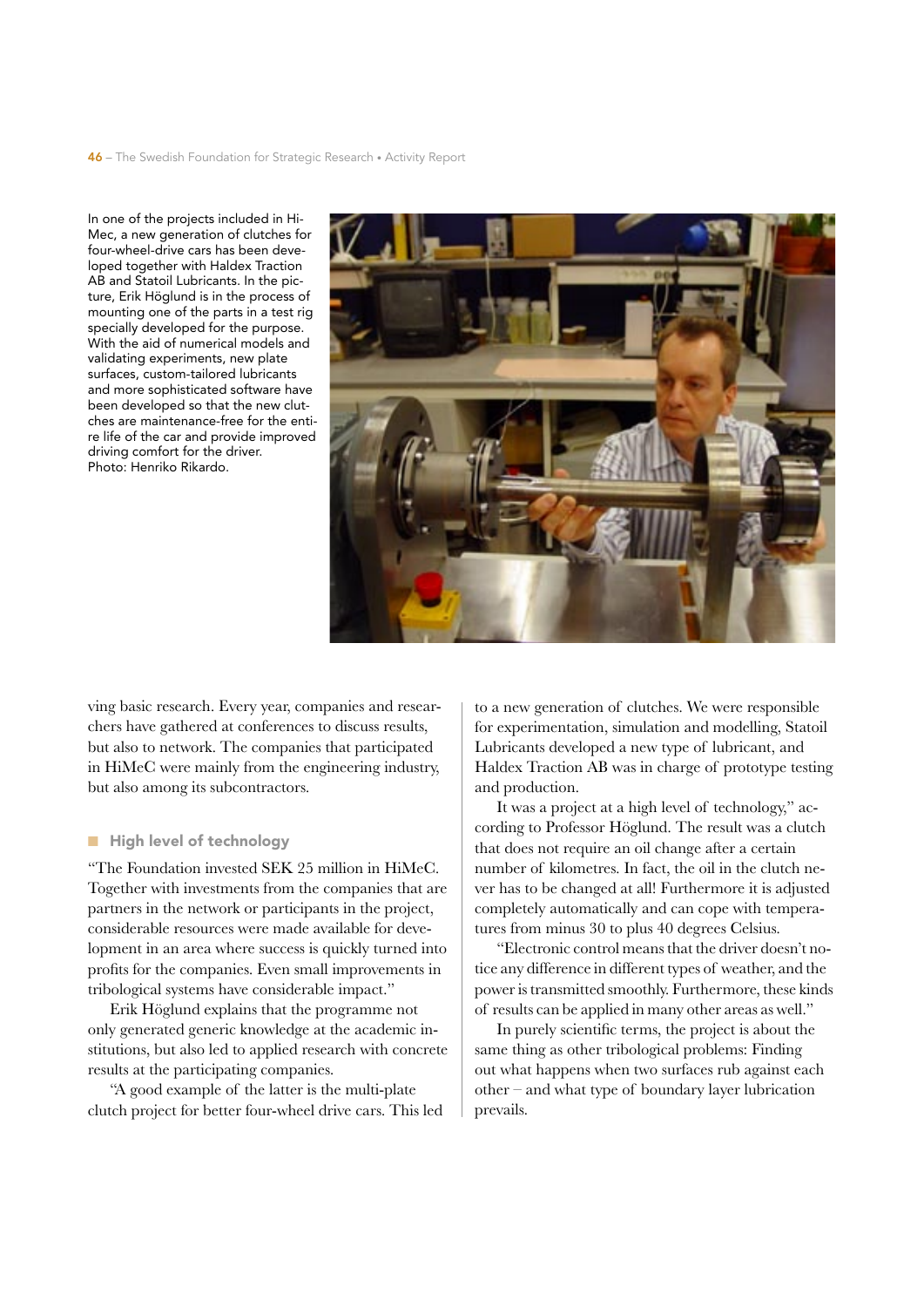"This particular project has also been continued in SSF's research programme in the area of product realisation, ProViking."

## ■ Labour market

All in all there are some 15 projects within HiMeC – all focused on friction and wear.

"One research project has to do with the real contact surface. When two surfaces meet, all parts of the surface layers are not in contact with each other, only the peaks, about 1–2 percent. We studied elastic and plastic deformation in these subsurfaces," says Professor Höglund.

There are also hopes that HiMeC will have a continuation. Several of the participants in the programme have formed a grouping called NEXT.

"This is a programme that aims to use current knowledge as a springboard to develop tomorrow's tribological know-how, simulation and modelling – tools that can be used by engineers. Tribology today does not have any computer-based tools for designers, such as CAD/FEM.

The idea with NEXT is once again to have projects both based on the specific needs of companies and dedicated to basic research."

The national HiMeC programme has, of course, also generated a number of PhDs. So far 10 of 15 doctoral candidates have already defended their theses, and the other five will do so during 2006.

"It is particularly gratifying that they will be able to step directly into jobs. Their knowledge is highly sought after by industry," concludes Erik Höglund.